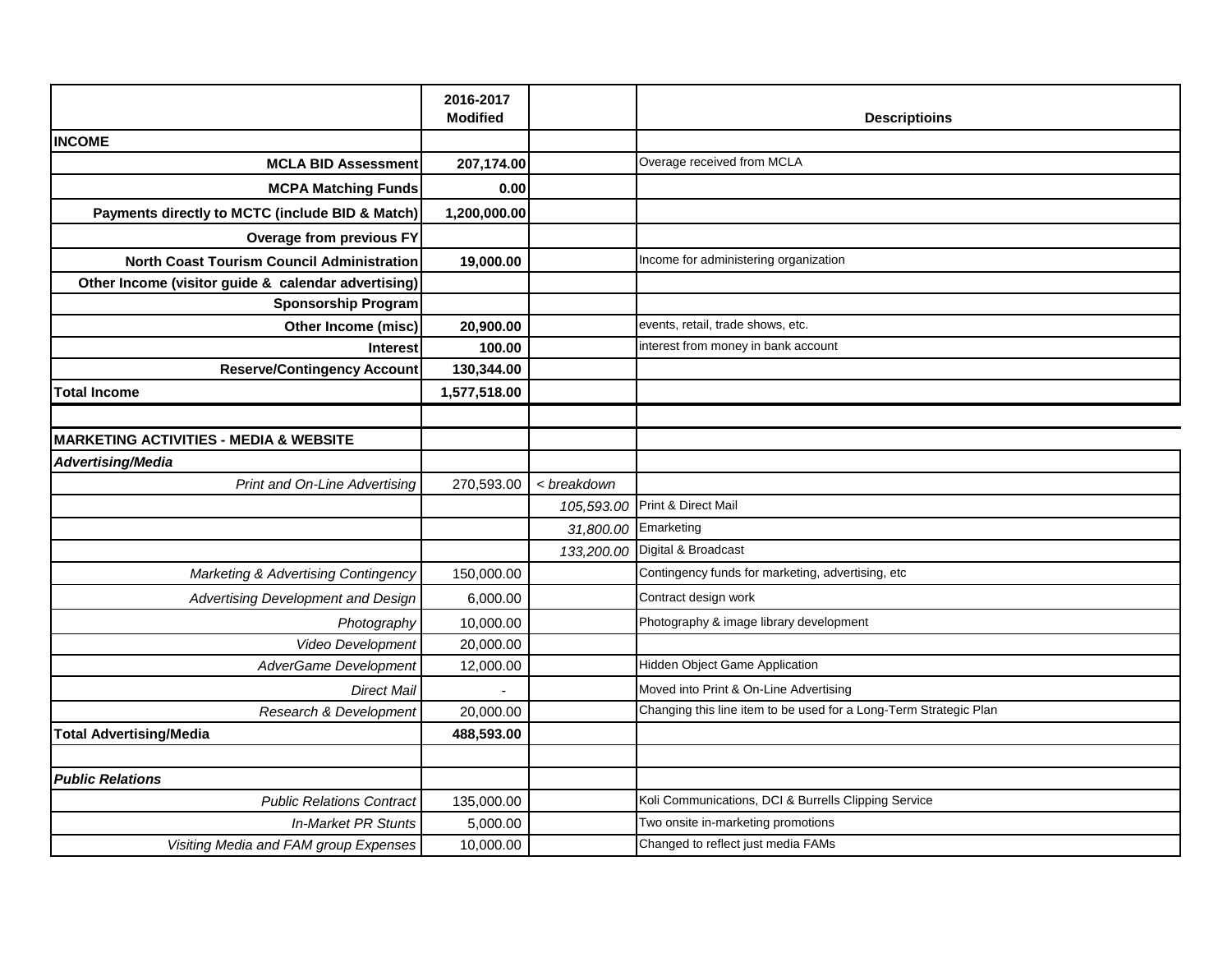| Media Events                                                      | 2,500.00   |             | Attend media events hosted by Visit California or other Media Associations           |
|-------------------------------------------------------------------|------------|-------------|--------------------------------------------------------------------------------------|
| Taste of Mendocino                                                |            |             | On hold until next year. Support event with Mendocino Winegrowers, Inc               |
| <b>Public Relations Related Travel</b>                            | 10,000.00  |             | Staff/contractor travel to media tours & PR events                                   |
| Contract Marketing & Comm. Coordinator                            | 60,000.00  |             | independent contractor (Alison DeGrassi) to support PR agencies & internal PR        |
| <b>Total Public Relations</b>                                     | 222,500.00 |             |                                                                                      |
|                                                                   |            |             |                                                                                      |
| <b>Website Maintenance /Development</b>                           |            |             |                                                                                      |
| Interactive Marketing (social, e-newsletter, etc)                 | 12,000.00  |             | Social media analytics, enewsletters, contests                                       |
| Development/Maintenance                                           | 25,000.00  |             | Website hosting, updates, content development, SEO                                   |
| Interactive Media & Content Coordinator                           | 36,000.00  |             |                                                                                      |
| <b>Total Website Maintenance/Development</b>                      | 73,000.00  |             |                                                                                      |
|                                                                   |            |             |                                                                                      |
| <b>Leisure/Group Sales</b>                                        |            |             |                                                                                      |
| <b>Consumer and Trade Shows</b>                                   | 12,000.00  |             | Sunset celebration, Bay Area Travel Show, etc.                                       |
| <b>Travel Shows - Shipping</b>                                    | 3,000.00   |             | Getting materials to above shows                                                     |
| <b>Misc Sales Opportunities</b>                                   | 2,000.00   |             | Co-op with specific programs with California partners (NCTC, etc)                    |
| <b>State Fair Exhibit</b>                                         | 5,000.00   |             | Cost to have exhibit in Sacramento for State Fair                                    |
| Promotional Items & Booth Development                             | 5,000.00   |             |                                                                                      |
| Leisure/Group Sales Staff Related Travel                          | 10,000.00  |             | Staff/contractor travel to shows, sales meetings                                     |
| Group Travel FAMs                                                 | 8,000.00   |             | In-county costs of group tour FAMs                                                   |
| <b>Total Leisure/Group Sales</b>                                  | 45,000.00  |             |                                                                                      |
|                                                                   |            |             |                                                                                      |
| <b>MARKETING ACTIVITIES - VISITOR SERVICES &amp; PARTNERSHIPS</b> |            |             |                                                                                      |
| <b>Visitor Services/Fulfillment</b>                               |            |             |                                                                                      |
| <b>Print Collateral</b>                                           | 15,000.00  | < breakdown |                                                                                      |
| 2015 Visitor Guide and calendar                                   |            |             | No guides or calendars being produced. Cost of shipping moved to different category. |
| In County Guides (themed & tear off maps)                         |            | 15,000.00   | Tear off maps, art guides, wine maps, meeting guides, etc                            |
| Signage - Gateway, Kiosks and Directional                         | 8,000.00   |             | Gateway signs, visitor kiosk development                                             |
| Incentive & Sponsorship Programs                                  | 46,000.00  | < breakdown |                                                                                      |
| Visitor Center/Information Support                                |            | 6,000.00    | <b>Chambers of Commerce</b>                                                          |
| <b>Event Partnership Funding</b>                                  |            | 25,000.00   | Grant funds to support county events & programs                                      |
| Advertising Sponsorships/Customer Incentives                      |            | 15,000.00   | Advertising & Marketing Sponsorships/Customer Incentives                             |
| Event & Festival Guide Printing and Distribution                  | 16,000.00  |             | Mushroom guide, crab guide, two semi-annual event calendars; includes distribution   |
| <b>Retail Items</b>                                               | 10,000.00  |             | Offset under income; goal is to break even with retail                               |
| In-County Mixers, Fairs                                           |            |             | Moved to In-County Relations. Attend chamber mixers and other fairs                  |
| <b>Total Visitor Services/Fulfillment</b>                         | 95,000.00  |             |                                                                                      |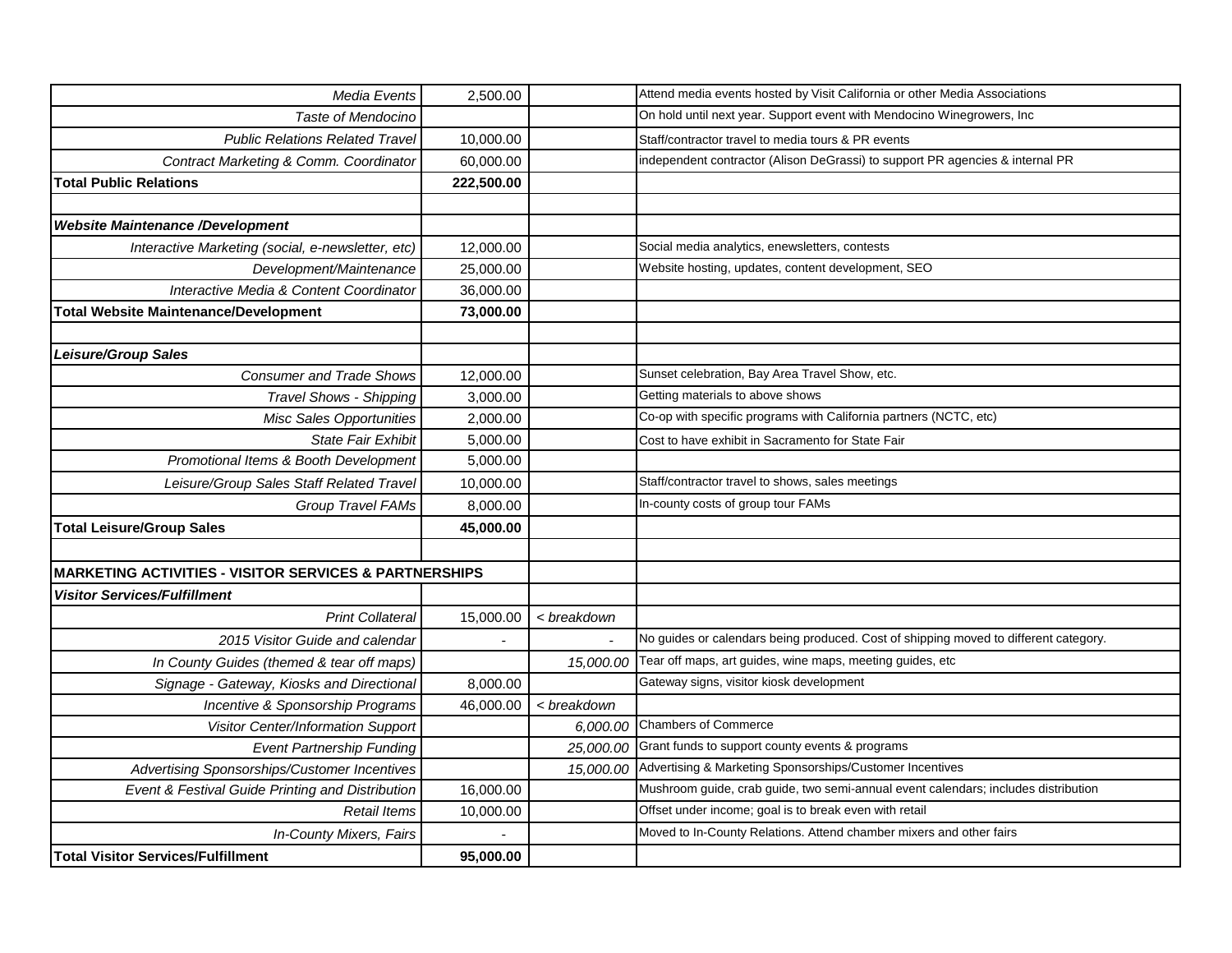| <b>Partnerships</b>                                |           |                |                                                                                                   |
|----------------------------------------------------|-----------|----------------|---------------------------------------------------------------------------------------------------|
| North Coast Tourism Council                        | 10,000.00 |                | Normal county membership is \$10K; we receive \$9K for administration                             |
| Memberships - CVB's, CalTIA, Chambers, MPI         | 7,000.00  |                | Cal Travel, DMAI, DMA West, Chambers - annual membership costs                                    |
| <b>Conferences and Seminars</b>                    | 5,000.00  |                | Cal Travel, DMAI, DMA West, conference registration and meeting costs                             |
| Partnership Related Staff Travel                   |           |                | Moved to Travel Expesnes. Staff travel to conferences, meetings both inside and outside of county |
| <b>In-County Relations</b>                         | 1,000.00  |                | Costs associated with mixers and other networking events in the county                            |
| Arts Council Sponsorship                           |           |                | Moved into Incentive & Sponsorship Programs                                                       |
| <b>Total Partnerships</b>                          | 13,000.00 |                |                                                                                                   |
|                                                    |           |                |                                                                                                   |
| <b>ADMINISTRATIVE EXPENSES</b>                     |           |                |                                                                                                   |
| Office/ Storage Rent                               | 21,600.00 |                | Fort Bragg and Ukiah offices                                                                      |
| <b>Office Supplies</b>                             | 10,500.00 | < breakdown    | miscellaneous office supplies & repairs/maintenance                                               |
|                                                    |           | 6,000.00       | Office supplies                                                                                   |
|                                                    |           | 3,000.00       | Office equipment                                                                                  |
|                                                    |           | 1,500.00       | CRM (Big Contacts)                                                                                |
| Maintenance                                        | 5,000.00  |                | Repairs & maintenace (and potential move)                                                         |
| Postage/Shipping                                   | 13,142.00 |                | Postage for mailings/shipping/Certified Folder                                                    |
| Copying/Printing                                   | 1,200.00  |                | Copier lease/miscellaneous copying/printing - meeting materials, marketing plans, etc             |
| Telephone/Telecommunications                       | 3,750.00  | < breakdown    | office phones, 3 1/2 cell phones for staff                                                        |
|                                                    |           | 1,500.00       | Cell phones for three staff                                                                       |
|                                                    |           | 1,500.00       | Ooma System                                                                                       |
|                                                    |           | 750.00 Misc    |                                                                                                   |
| <b>Utilities</b>                                   | 5,500.00  |                | Internet, propane, garbage, water                                                                 |
| Visit Mendocino County, Inc. Administrative Travel | 13,450.00 | < breakdown    | miscellaneous staff travel & entertainment for meetings, etc                                      |
|                                                    |           | 10,350.00      | Mileage reimbursement                                                                             |
|                                                    |           | 1,800.00       | Lodging                                                                                           |
|                                                    |           | 1,000.00 Meals |                                                                                                   |
|                                                    |           | 300.00         | Other                                                                                             |
| <b>Meeting Expenses</b>                            | 500.00    |                | Refreshments for meetings                                                                         |
| <b>Board Development &amp; Training</b>            | 3,500.00  |                | Brown Act Training, board retreat                                                                 |
| Legal Fees                                         | 4,000.00  |                | For legal services, if needed                                                                     |
| <b>Accounting Fees</b>                             | 9,000.00  |                | Annual audit, tax fliing                                                                          |
| Bookkeeping                                        | 6,000.00  |                | Bookkeeping services for organization                                                             |
| Insurance - BOD and Liability                      | 3,000.00  |                | D&O insurance for BOD, liability insurances                                                       |
| <b>Bank Fees</b>                                   | 50.00     |                | Paypal fees and credit card processing fees - includes "bad debt"                                 |